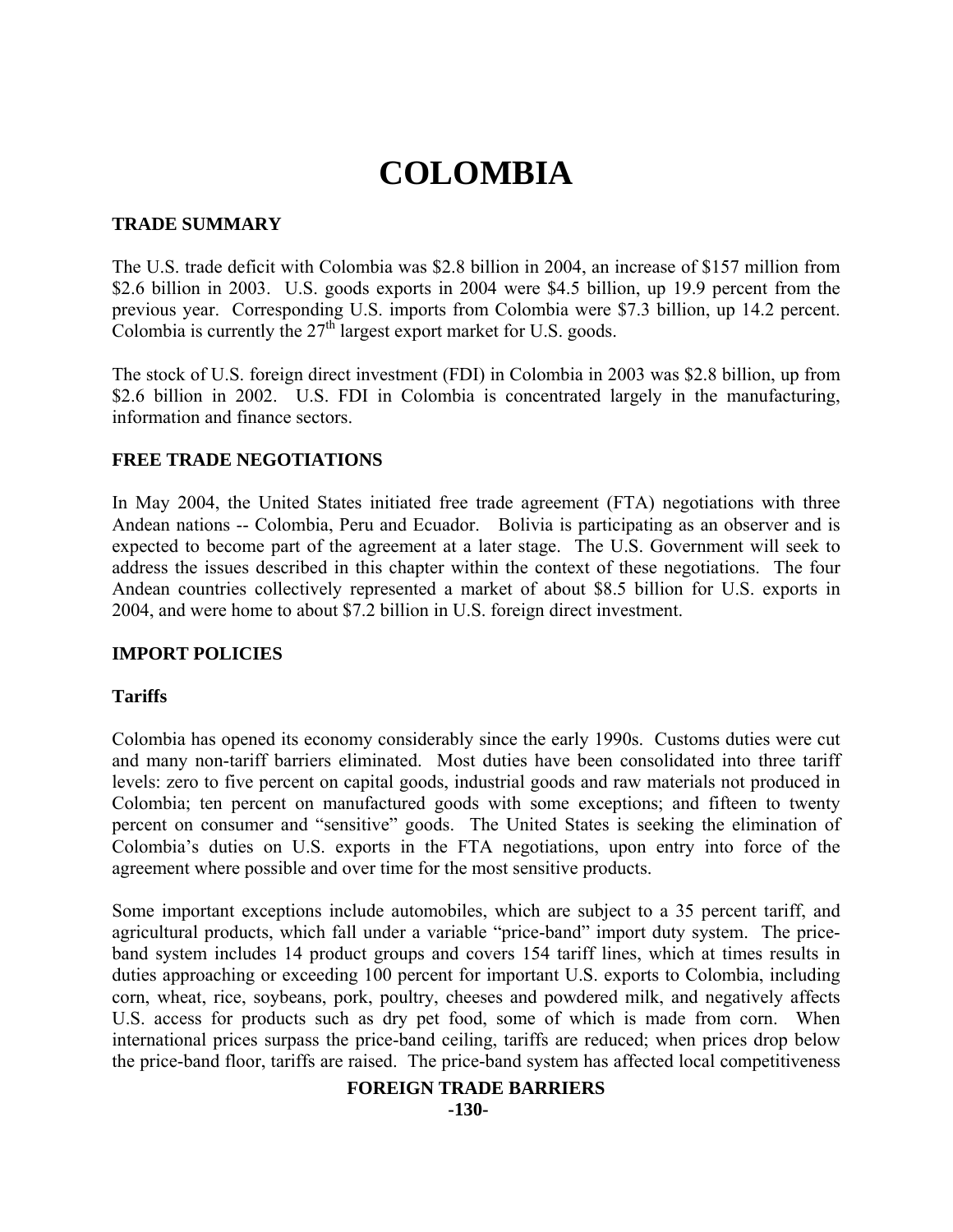and has dampened consumption by raising prices, and is a barrier to U.S. exports. Processed food imports from Chile and members of the Andean Community (Peru, Ecuador, Bolivia and Venezuela) enter duty-free.

#### **Non-Tariff Measures**

Other non-tariff barriers in Colombia include discretionary import licensing, which is used to ban imports of milk powder and poultry parts. Colombia removed the "absorption" requirements for all remaining agricultural products at the end of 2003, when the WTO waiver allowing them to link imports to local purchases expired. The Colombian government replaced this system with tariff-rate quotas for rice, yellow corn, white corn and cotton, with a requirement to purchase local production in order to import under the tariff-rate quota. The U.S. Government is seeking through the FTA negotiation to eliminate Colombia's barriers to trade in our agricultural products, while providing reasonable adjustment periods and safeguards for producers of import sensitive agricultural products.

Colombia treats remanufactured goods as used goods, thereby limiting the market access for major U.S. makers of high-quality remanufactured goods. Colombia also assesses a value-added tax (VAT) of 35 percent on whiskey aged for less than twelve years, which is more characteristic of U.S. whiskey, compared to a rate of 20 percent for whiskey aged for twelve or more years, most of which comes from Europe. Several Colombian states are engaged in practices that have restricted the ability of U.S. distilled spirits companies to conduct business in Colombia. For example, some states mandate the minimum quantity of a specific distilled spirit brand that a company must sell during the year. If a company does not meet the minimum sales requirement, the company is fined or its sales contract is revoked in that particular state. Some states also mandate the minimum price at which imported spirits may be sold. In certain cases, the minimum price is set above the price at which imported products can be sold competitively in the market. Other measures that are applied only to importers of distilled spirits include: assessment of a 7.5 percent tax on all contracts based on the minimum volume to be sold in the state; a requirement to share a percentage of profits with the state; and payment of a federal excise tax upon entry into Colombia instead of after the first sale as domestic producers are allowed to do.

# **STANDARDS, TESTING, LABELING AND CERTIFICATION**

Regarding pet food, Colombia requires companies not only to list the ingredients but the percentage of those ingredients on their products, which U.S. companies declare as proprietary information. In some cases, SPS measures have been implemented to restrict U.S. exports. For example, Colombia has maintained restraints on U.S. exports of cattle and beef that do not appear to be consistent with the Office of International Epizootics (OIE) recommendations. Since December 2003, U.S. beef has been banned in Colombia on the basis of BSE (Bovine Spongiform Encephalopathy). However, this ban continues to be enforced without adequate scientific justification.

#### **FOREIGN TRADE BARRIERS -131-**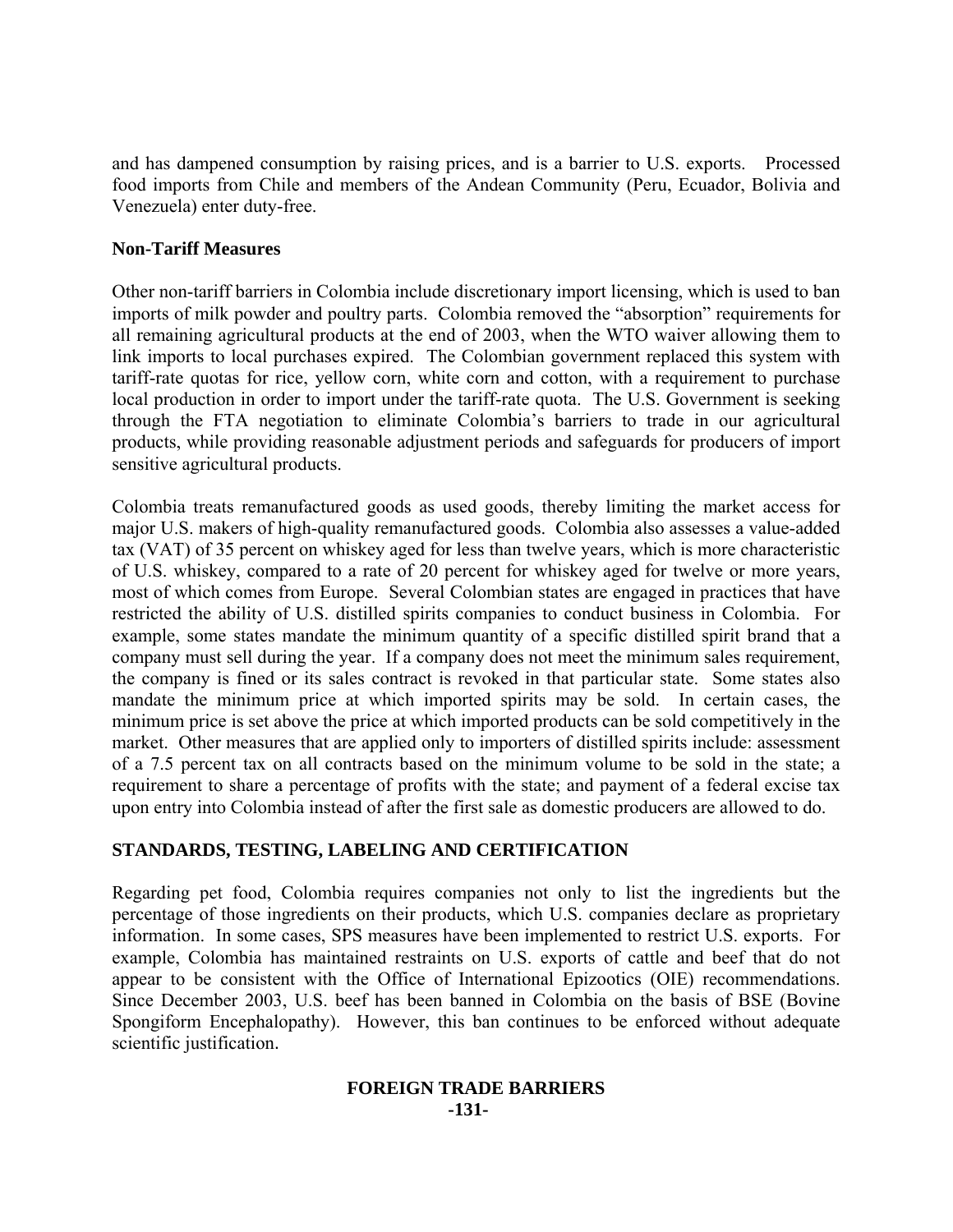U.S. companies retailing nutritional supplements in Colombia continue to experience problems due to the lack of legislation that establishes clear parameters for sanitary registration. Colombia does not have a specific classification for nutritional supplements.

## **GOVERNMENT PROCUREMENT**

The Government Procurement and Contracting Law, Law 80/93 established procedures for the selection of suppliers, mainly through public tenders. In order to qualify as a potential supplier to the Government of Colombia, foreign firms must register with the local chamber of commerce and appoint a local representative. Registration must be renewed annually and includes certification of experience, finances, technical expertise and organization. The certifications are used to qualify and classify suppliers based on "bona fide" criteria. The registration requirements make the process particularly costly for foreign firms, which need to demonstrate a commercial presence in Colombia to participate in government procurement.

In July 2003, the Colombian government promulgated Law 816 to protect national industries in government procurement. Law 816 mandates that all public entities adopt criteria that support national industries and accords preferential treatment to bids that incorporate Colombian goods or services. Under Law 816, national companies are given a 10 percent to 20 percent "bonus" in their evaluation score, and companies using Colombian goods or services are given a 5 percent to 15 percent bonus. Bids without any Colombian component are scored between 5 percent and 20 percent lower than bids with such a component. Additionally, Law 816 requires foreign suppliers without local headquarters in Colombia to obtain certification from a Colombian mission in the suppliers' home country that government procurement laws in the suppliers' home country meet reciprocity requirements. To date, this new system, and specifically the lack of an established certification process, has proven to be a barrier against the participation of U.S. suppliers in government procurement contracts.

There have been complaints of non-transparency with respect to the awarding of major government contracts. The Colombian government has taken positive steps to fight corruption, such as working with non-governmental organizations to launch probity programs aimed at promoting entrepreneurial and public ethics. However, Colombia is not a signatory of the WTO Agreement on Government Procurement. According to industry analysts, the elimination of barriers in the government procurement sector could yield an increase of U.S. exports in the range of \$100 to \$500 million (U.S.). In the FTA negotiations the U.S. Government is seeking opportunities for U.S. companies to bid on Colombian government procurement.

# **EXPORT SUBSIDIES**

Colombia has been working to eliminate export subsidies since its GATT accession. This process has continued under the WTO Agreement on Subsidies and Countervailing Measures. In December 2002, Colombia accepted the WTO Committee on Subsidies and Countervailing

#### **FOREIGN TRADE BARRIERS -132-**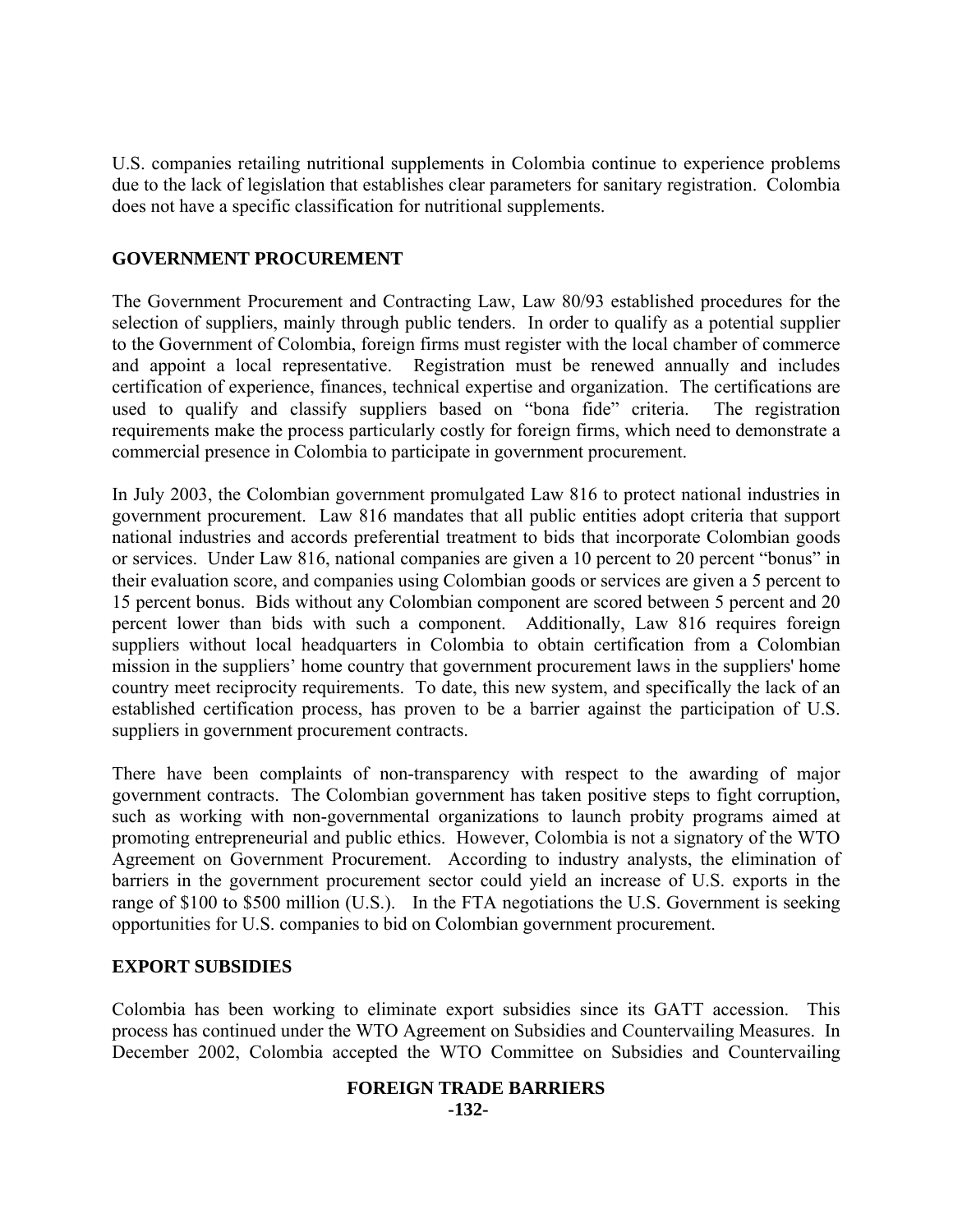Measures' decision to phase out all export subsidies in free trade zones by December 31, 2006. However, free trade zones and special import-export zones will maintain their special customs and foreign exchange regimes. In June 2003, the Colombian government announced that it would eliminate the tax benefits linked to exports and will replace them with other incentives for employment generation and investment in new technologies, but no decree has since been issued.

Colombia's tax rebate certificate program (CERT) is a tax reimbursement certificate, which represents a credit that can be applied to taxes on income, customs duties and certain other taxes. It also is freely negotiable and can be sold in a secondary market, although presumably at a discount. The CERT is intended to promote non-traditional export products (specifically excluded from the CERT program are coffee, petroleum and petroleum bi-products). The amount of the CERT is calculated as a flat percentage of the value of goods exported, and varies by product and destination. In late 2002, the Colombian government suspended use of the CERT, reducing it to zero percent. Although this means that the subsidy component has disappeared, the CERT has not been eliminated, and it could be increased in the future when Colombia's budgetary conditions improve.

The other export subsidy, known as the "Plan Vallejo," allows for duty exemptions on the import of capital goods and raw materials used to manufacture goods that are subsequently exported. In order to qualify for this tax exemption, in the case of capital goods, the producer must show that at least 70 percent of the volume of product produced by the newly imported capital good is exported. In the case of raw or partially finished materials, the producer must export a value equal to 1.5 times that of the value of the imported materials as valued upon their entry by Colombian government customs. In July 2004, the Colombian government proposed to eliminate the Plan Vallejo by December 31, 2006 in the hopes that a signed FTA between Colombia and the United States would be in place, providing for duty free importation of many capital goods.

Colombia also operates producer financed export subsidies under the "price stabilization" funds for sugar, palm oil, beef and dairy. The exports under the sugar and palm oil funds are in excess of Colombia's WTO export subsidy commitments of 223,608 tons for sugar and zero for palm oil.

#### **INTELLECTUAL PROPERTY RIGHTS (IPR) PROTECTION**

Colombia has been on the Special 301 "Watch List" every year since 1991. Key concerns include lax customs enforcement and the inability to conclude legal cases against individuals arrested for trafficking or producing counterfeit goods. Colombia, which is a WTO member, has ratified its legislation to implement its obligations under the Uruguay Round Agreement on Trade-Related Aspects of Intellectual Property Rights. Colombia is a member of the World Intellectual Property Organization (WIPO), the Paris Convention for the Protection of Industrial Property, the Berne Convention for the Protection of Literary and Artistic Works, the Treaty on

#### **FOREIGN TRADE BARRIERS -133-**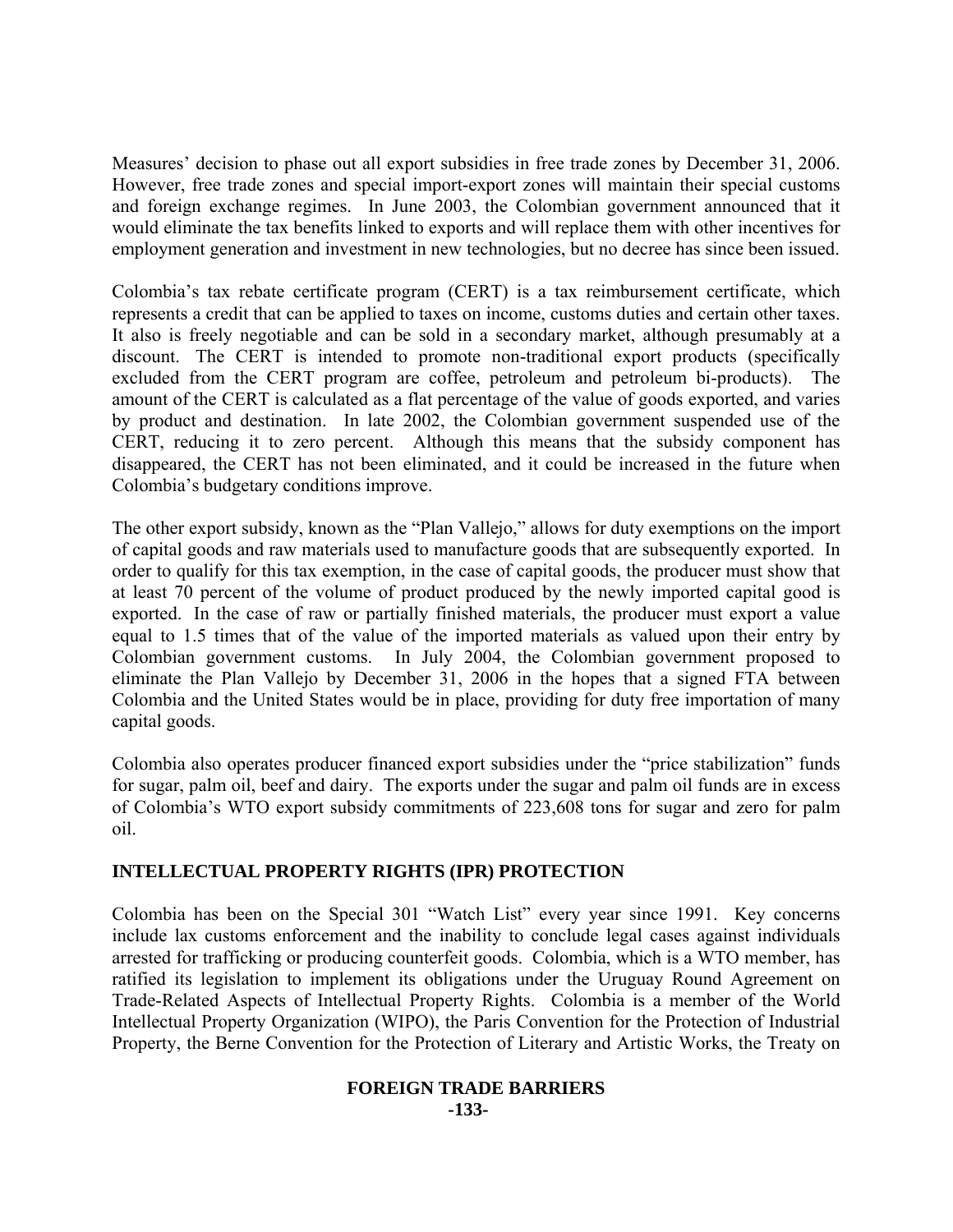the International Registration of Audiovisual Works, and the 1978 Union for the Protection of New Plant Varieties, and a signatory to the Patent Cooperation Treaty.

In Colombia, the grant, registration and administration of intellectual property rights (industrial property and copyright) are carried out by four different government entities. The Superintendence of Industry and Commerce (SIC) acts as the Colombian patent and trademark office. This agency was given control of the government's IPR policy, effective January 2000. The agency suffers from inadequate financing and personnel, a high turnover rate, and a large backlog of trademark and patent applications, which has led to a large number of appeals. However, the SIC plans to provide electronic registration services for patents, industrial designs and trademarks. The Colombian Agricultural Institute (ICA) is in charge of the issuance of plant variety protection-related and agro-chemical patents. The Ministry of Social Protection is in charge of the issuance of pharmaceutical patents, while the Ministry of Justice is in charge of the issuance of literary copyrights.

Each of these entities suffers from significant financial and technical resource constraints. Moreover, the lack of uniformity and consistency in IPR registration and oversight procedures limits the transparency and predictability of the IPR enforcement regime.

The United States is currently negotiating IPR provisions under the ongoing Andean FTA negotiations to improve protection and strengthen enforcement of IPR. The U.S. Government is seeking to address specific U.S. industry concerns related to the protection and enforcement of copyrights and related rights, patents, proprietary data for pharmaceutical and agricultural products, trademarks and geographical indications.

# **Patents and Trademarks**

The patent regime in Colombia currently provides for 20-year protection for patents and a tenyear term for industrial designs. Provisions covering protection of trade secrets and new plant varieties have improved Colombia's compliance with its TRIPS obligations. However, U.S. companies are concerned that the Colombian government does not provide patent protection for second uses.

In 2002, the Colombian government issued Decree 2085, which improved the protection of confidential data. Until 2002, Government of Colombia health authorities approved the commercialization of new drugs that were the bioequivalent of already-approved drugs, thereby denying the originator companies the exclusive use of their data. Decree 2085 prohibited this practice, thus providing improved protection for industrial information. Under the decree, data presented for health certification of pharmaceuticals is protected for a period of three years for registrations issued in 2002, four years in 2003, and five years in 2004 and beyond. In March 2003, the Agricultural Ministry promulgated Decree 502 that provides similar protection for agricultural chemicals. However, the subsequent passage of Law 822 on July 10, 2003 established additional norms in relation to the registration, control and sale of generic agro-

#### **FOREIGN TRADE BARRIERS**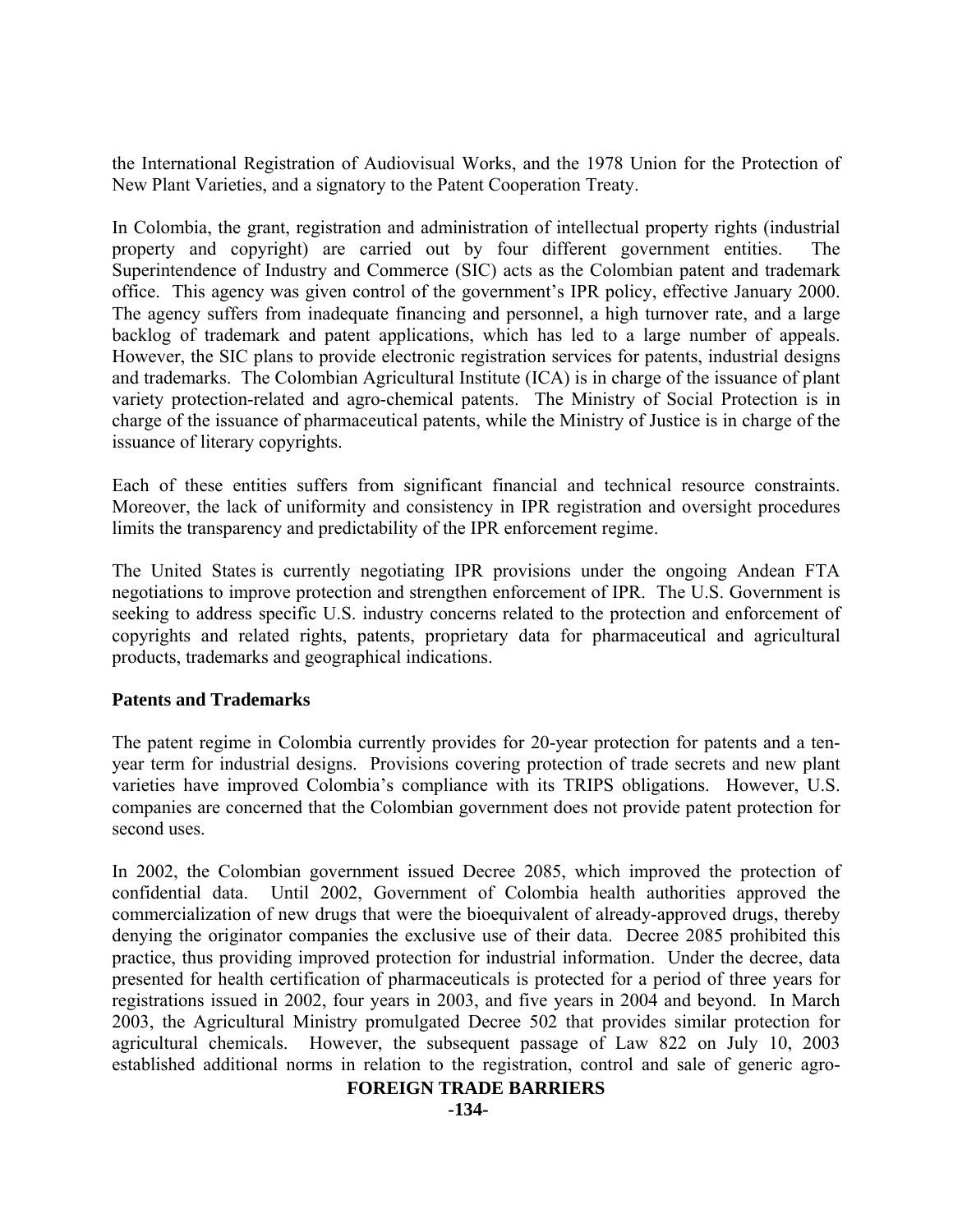chemicals which, along with the related Resolution 770 of March 27, 2003, appear to significantly weaken the data protections established by Decree 502.

Counterfeit pharmaceutical products continue to be a major problem in Colombia. Recent surveys, such as the CRECER project, reveal that in rural areas there are more counterfeit pharmaceutical products than original products. The CRECER project found that ten percent of these counterfeit products are identical to the original product while 60 percent do not contain any active ingredient and 30 percent contain the wrong active ingredient or the wrong dosage.

Colombia is a member of the Inter-American Convention for Trademark and Commercial Protection. Enforcement of trademark legislation in Colombia is showing some progress, but contraband and counterfeiting are widespread.

# **Copyrights**

Andean Community Decision 351 on the protection of copyrights has been in effect in Colombia since January 1, 1994. Colombia also has a modern copyright law: Law 44 of 1993. The law extends protection for computer software to 50 years but does not classify it as a literary work. Law 44 and Colombia's civil code include some provisions for IPR enforcement and have been used to combat infringement and protect rights. Colombia is a member of the Berne and Universal Copyright Conventions, the Convention on Literary and Artistic Copyright, Fourth International American Conference (Buenos Aires), the Inter-American Convention on Copyright and Literary Property (Washington), the Rome Convention for the Protection of Performers, Producers of Phonograms and Broadcasting Organizations, the Geneva Convention for Phonograms, the WIPO Copyright Treaty, and the WIPO Performances and Phonograms Treaty. It is not a member of the Brussels Convention relating to the Distribution of Programme-Carrying Signals Transmitted by Satellite.

Colombia's Criminal Code of 2001 includes copyright infringement as a crime, and significantly increased jail terms from three to five years. The code also contains provisions concerning technological protection measures and rights management information, both key obligations of the WIPO treaty. Colombia has also created a Special Investigative Unit within the Prosecutor General's Office dedicated to intellectual property rights issues. This unit began functioning in November 1999 and is currently working on a number of cases against pirate television programming broadcasters.

The International Intellectual Property Alliance estimates that in 2004 piracy levels in Colombia for recorded music reached 71 percent, with damage to U.S. industry estimated at about \$52 million, while motion picture piracy represented 75 percent of the market, valued at a loss of an estimated \$40 million. Piracy in both business software and book publishing continued to grow in 2004. Although the Colombian police have conducted raids, the judicial process is slow and cumbersome and fails to incarcerate copyright infringers.

#### **FOREIGN TRADE BARRIERS -135-**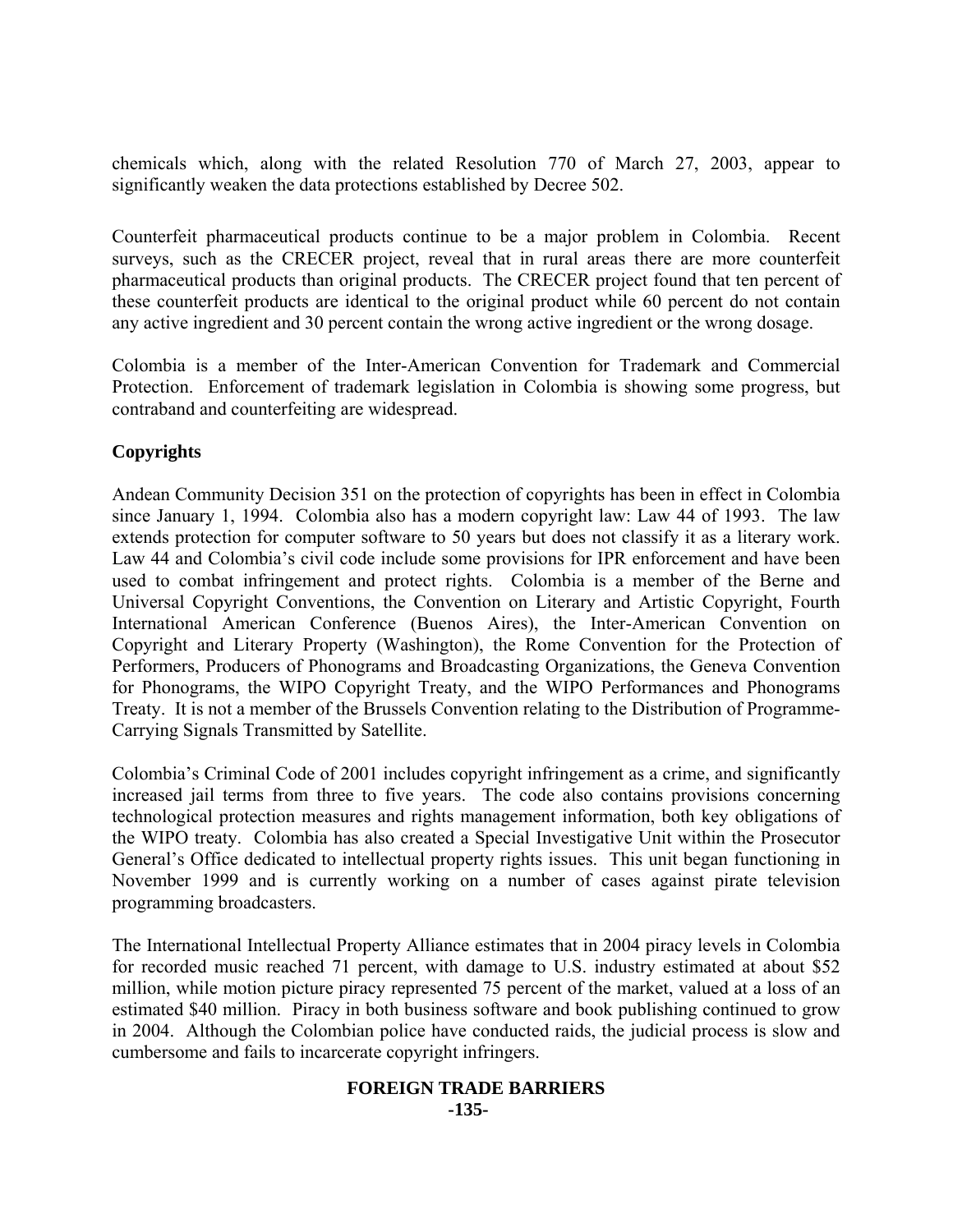The Motion Picture Association of America (MPAA), in conjunction with local attorneys, took 17 criminal actions against alleged television pirates in 2000, 16 such cases in 2001, and eight in 2002. However, MPAA's anti-piracy strategy relied on enforcement by the Colombian National Television Commission (CNTV), which largely failed in its efforts. Given the CNTV's poor results in suppressing piracy, MPAA has ceased initiating action against television broadcast or home video piracy. Colombia's Television Broadcast Law increased legal protection for all copyrighted programming by regulating satellite dishes, and enforcement has begun through a licensing process. However, an MPAA estimate suggests that 75 percent of the motion picture market in Colombia is pirated, while annual losses due to audiovisual piracy remained at \$40 million in 2004. However, in 2004 CNTV launched an aggressive anti-piracy campaign and signed its first cooperation agreement with FOX Sports to combat piracy in the television market.

## **SERVICES BARRIERS**

Liberalization has progressed furthest in telecommunications, accounting/auditing, energy and tourism. It has occurred to a lesser extent in legal services, insurance, distribution services, advertising and data processing. The provision of legal services is limited to law firms licensed under Colombian law. Foreign law firms can operate in Colombia only by forming a joint venture with a Colombian law firm and operating under the licenses of the Colombian lawyers in the firm.

Economic needs tests are required for foreign providers of professional services to operate temporarily in Colombia. Moreover, residency requirements restrict trans-border trade of certain professional services, such as accounting, bookkeeping, auditing, architecture, engineering, urban planning, and medical and dental services. For firms with more than ten employees, no more than ten percent of the general workforce and 20 percent of specialists may be foreign nationals.

A commercial presence is required to provide information processing services. Foreign educational institutions must have resident status in Colombia in order to receive operational authority from the Ministry of Education.

Trans-border transportation services are restricted in Colombia. Land cargo transportation must be provided by natural or legal persons with commercial presence in the country and licensed by the Ministry of Transportation. Colombia's law permits international cabotage companies to provide cabotage services "only when there is no national capacity to provide the service." Cargo reserve requirements in transport have been eliminated. However, the Ministry of Foreign Trade reserves the right to impose restrictions on foreign vessels of those nations that impose reserve requirements on Colombian vessels.

#### **FOREIGN TRADE BARRIERS -136-**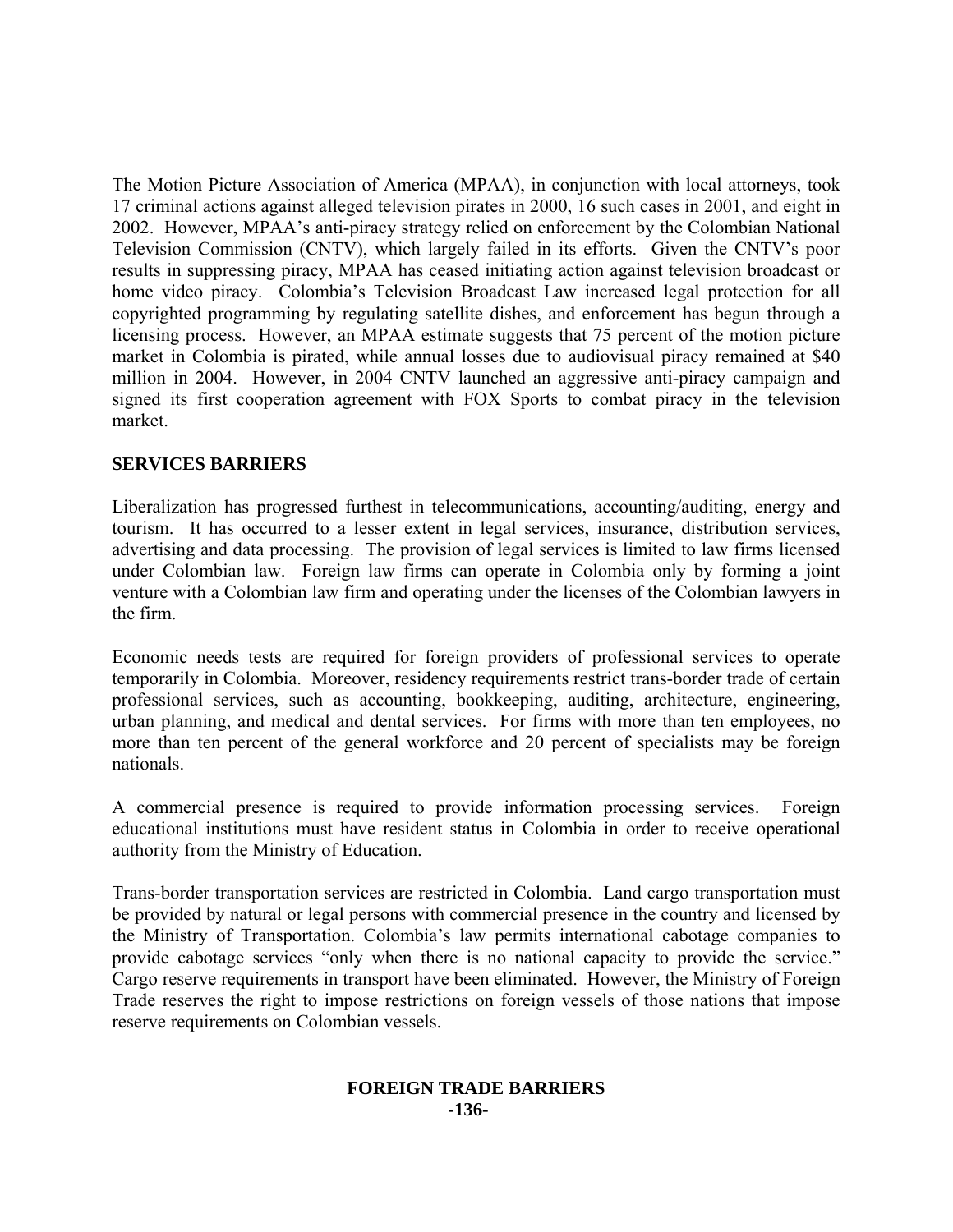The U.S. Government is seeking through the FTA negotiations to secure greater access for U.S. providers of cross-border services to the Colombian market, including in the areas of financial and telecommunications services.

#### **Financial Services**

Colombia permits 100 percent foreign ownership of insurance firm subsidiaries. It does not, however, allow foreign insurance companies to establish local branch offices. Insurance companies must maintain a commercial presence in order to sell policies other than those for international travel or reinsurance. Colombia denies market access to foreign maritime insurers.

International banking institutions are required to maintain a commercial presence in Colombia through subsidiary offices and therefore must comply with the same capital and other requirements as local financial institutions. Colombian legislation has limits on the operation of banks and other financial institutions by separating fiduciary, investment banking, commercial loans, leasing and insurance services, from banking services. Current legislation (Law 389 of 1997) permits banking institutions to develop such activities in the same office/building, but the management of such services must be separate. Colombian legislation permits 100 percent foreign ownership in financial services, although the use of foreign personnel in the financial services sector remains limited to administrators, legal representatives and technicians. In April 2000, the Central Bank completely removed previous reserve requirements on foreign borrowing operations.

Further constraints on foreign financial institutions are found in Decree 2951, dated September 13, 2004. This decree requires foreign institutions to establish a commercial presence if their promotions target Colombian residents. A banking relationship with a Colombian resident and a financial entity abroad is permitted if the relationship was initiated by the Colombian resident without any publicity or promotion in Colombian territory. Industry experts estimate that the elimination of trade barriers in the financial services sector could create opportunities for U.S. firms to achieve \$100 to \$500 million in sales.

#### **Basic Telecommunications Services**

Significant barriers to entry include high license fees (\$150 million for a long distance license), cross subsidies, commercial presence requirements and economic needs tests. The Telecommunications Regulatory Commission (CRT) may require an economic needs test for the approval of licenses in voice, facsimile, e-mail and other value-added services. The parameters that determine an "economic needs test", however, are not clearly established. In addition, lack of transparency in the interconnection and trunk access policies and guidelines applied by the regulatory authority further limit competition for the provision of local, long distance and mobile services.

#### **FOREIGN TRADE BARRIERS -137-**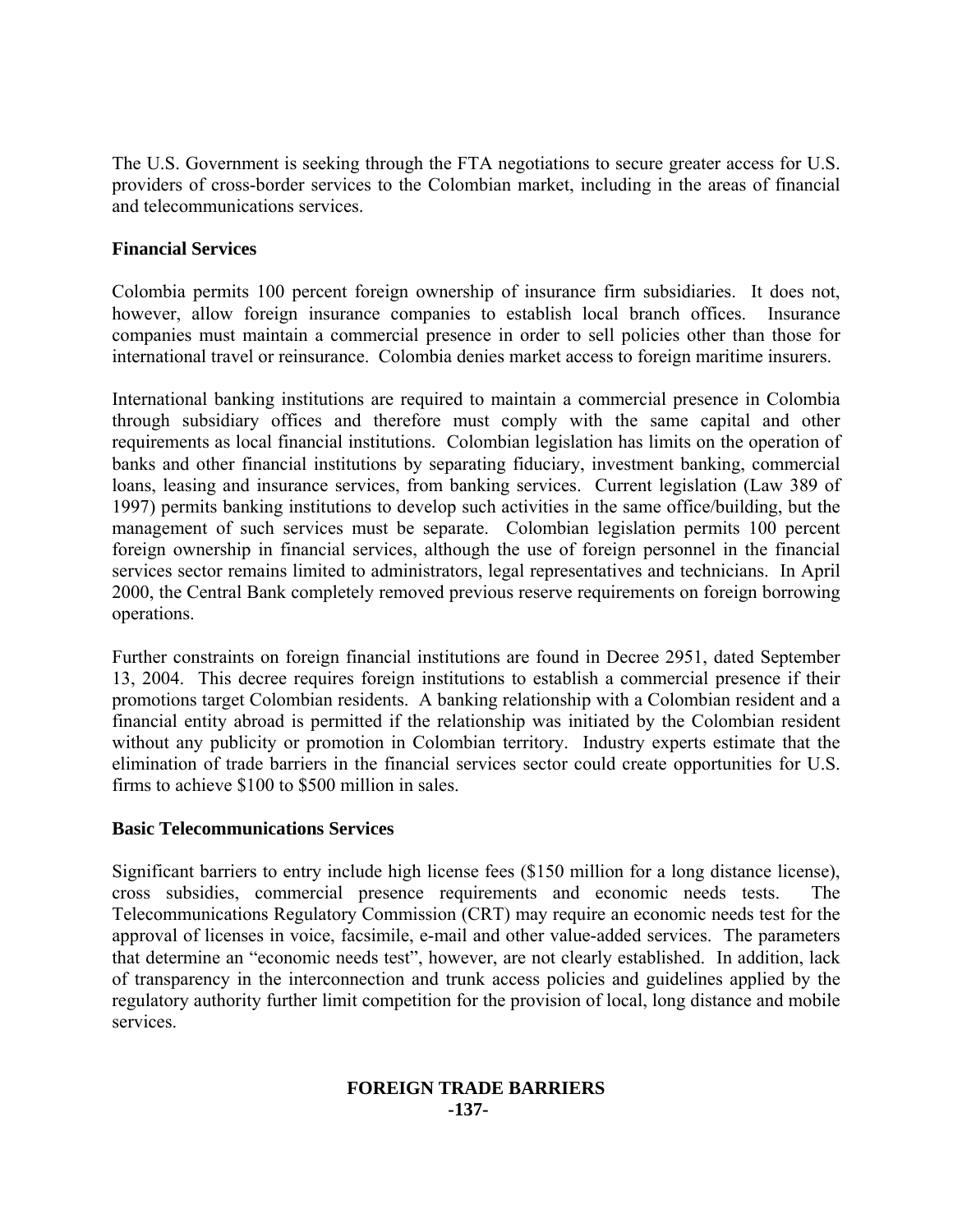In the WTO negotiations on basic telecommunications services, Colombia made fairly liberal commitments on most basic telecommunications services and adopted the WTO reference paper. However, Colombia specifically prohibited "callback" services, and excluded fixed and mobile satellite systems. Colombia also limited licenses or concessions for the supply of telecommunications services to enterprises legally established in Colombia. Most other restrictions on foreign participation in telecommunications services have been lifted and Colombia currently permits 100 percent foreign ownership of telecommunications providers.

In 2003, Colombia opened the mobile telecommunications market to Personal Communications Services (PCS) competition. The government issued a PCS license to new competitor Colombia Movil, effectively ending Colombia's mobile telecommunications duopoly and opening the door for competition (Telefonica and Comcel share approximately 80 percent of the mobile market). Colombia Movil received a 10-year concession to develop the market and compete against the current cellular providers. The municipality-owned telephone companies, ETB (Empresa de Telecomunicaciones de Bogota) and EPM (Empresas Publicas de Medellin), own Colombia Movil.

## **Audiovisual and Communication Services**

As part of the de-monopolization of Colombia's government-owned television network, Colombia passed the Television Broadcast Law, Law 182/95, effective January 1995, which increased protection for all copyrighted programming by regulating satellite dishes and permitting private television broadcasters to compete with the government-owned broadcaster. The law increased restrictions on foreign content in broadcasting and imposed a burdensome system of sub-quotas for different hours of the day. The law requires broadcasters to transmit 70 percent nationally produced programming during prime time, 7:00 p.m. to 10:30 p.m., and 50 percent nationally produced programming from 10:00 a.m. to 7:00 p.m. and between 10:30 p.m. and midnight. Regional and local stations must also transmit 50 percent of nationally produced programming. According to Law 680, national production is defined as production that is made in all stages by Colombian artists and technicians, with the participation of national actors in starring and supporting roles while foreign actors' participation is allowed as long as it does not exceed 10 percent of the starring roles. Retransmissions of local productions are considered to fulfill only part of the national content requirement.

Television, radio broadcasting and movie production and reproduction are subject to certain limitations. According to Law 680 and Law 80, ownership by foreign operators is limited to 40 percent for broadcast TV and 25 percent for radio broadcast. Law 29 requires Colombian nationals to be directors and managers of newspapers concerned with domestic politics. All motion picture exhibitions are charged a tax to finance the national Cinematographic Development Fund. Seventy percent of the resources from the Cinematographic Development Fund must be used to promote national film productions.

#### **FOREIGN TRADE BARRIERS -138-**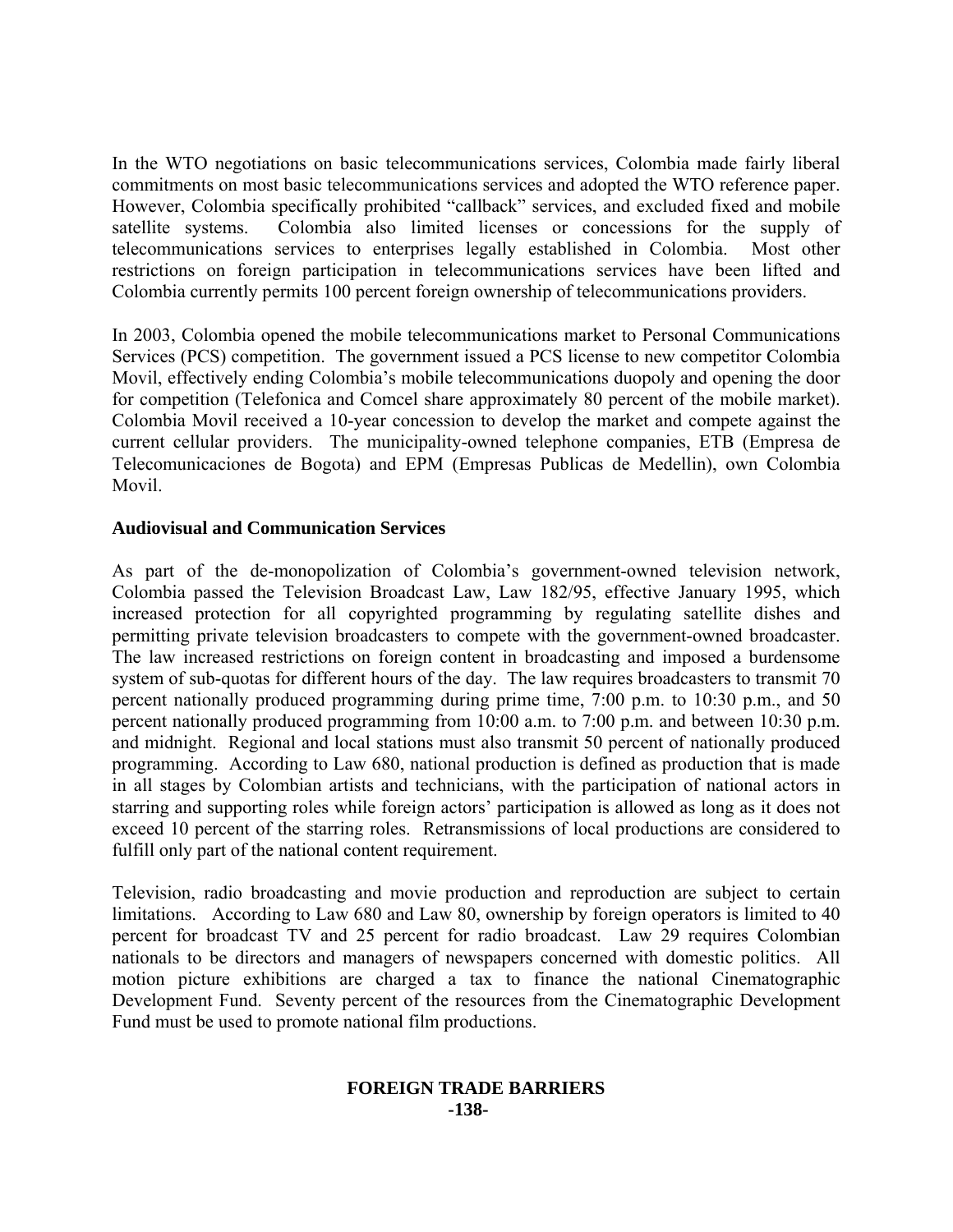#### **INVESTMENT BARRIERS**

Colombian law requires that foreign investments be accorded national treatment. One hundred percent foreign ownership is permitted in most sectors of the Colombian economy; exceptions include activities related to national security and the disposal of hazardous waste. Investment screening has been largely eliminated, and the registration mechanisms that still exist are generally mere formalities and non-discriminatory. In the telecommunications, financial services, oil and mining sectors, for example, prospective foreign investors must comply with certain registration procedures, but there are no restrictions on the amount of foreign capital that may be invested in these sectors.

All foreign investment must be registered with the Central Bank's foreign exchange office within three months in order to ensure the right to repatriate profits and remittances. All foreign investors, like domestic investors, must obtain a license from the Superintendent of Companies and register with the local chamber of commerce.

To promote the discovery and exploitation of new oil reserves, the government changed royalties from a flat 20 percent to a sliding scale, from 8 percent to 25 percent, depending on the size of the field. Colombia also implemented in June 2003 a new hydrocarbon policy, Law 1760, designed to attract foreign oil companies to Colombia. The new policy eliminated Ecopetrol's mandatory share in joint ventures, allowed private companies 100 percent control of exploration and production projects, and restructured Ecopetrol by creating the National Hydrocarbon Agency (ANH) in mid-2003. Although Ecopetrol is still state-owned, it is now an operating company similar to any other hydrocarbon company, while the ANH regulates the hydrocarbon sector and issues exploration and production contracts. The government is also extending existing contracts on a case-by-case basis.

Colombian television broadcast laws (Law 182/95 and Law 375/96) impose several restrictions on foreign investment. For example, foreign investors must be actively engaged in television operations in their home country, and their investments must involve a transfer of technology or know how. The National Planning Department issued a new Foreign Investment Regime – Decree 2080 of October 18, 2000 – that increased the cap on foreign investment in television network and programming companies from 15 percent to 40 percent.

The U.S. Government is seeking through the FTA negotiations a range of protections with respect to the treatment of U.S. investors, as well as a guaranteed right for those investors to have recourse to international arbitration in the event of disputes with the Colombian government.

#### **ELECTRONIC COMMERCE**

Colombia's electronic commerce Law 527 of August 1999 provides electronic documents and signatures the same legal recognition as paper documents and provides a framework for their use. Law 527 allows for, and regulates, the issuance of digital certificates and grants

#### **FOREIGN TRADE BARRIERS**

**-139-**